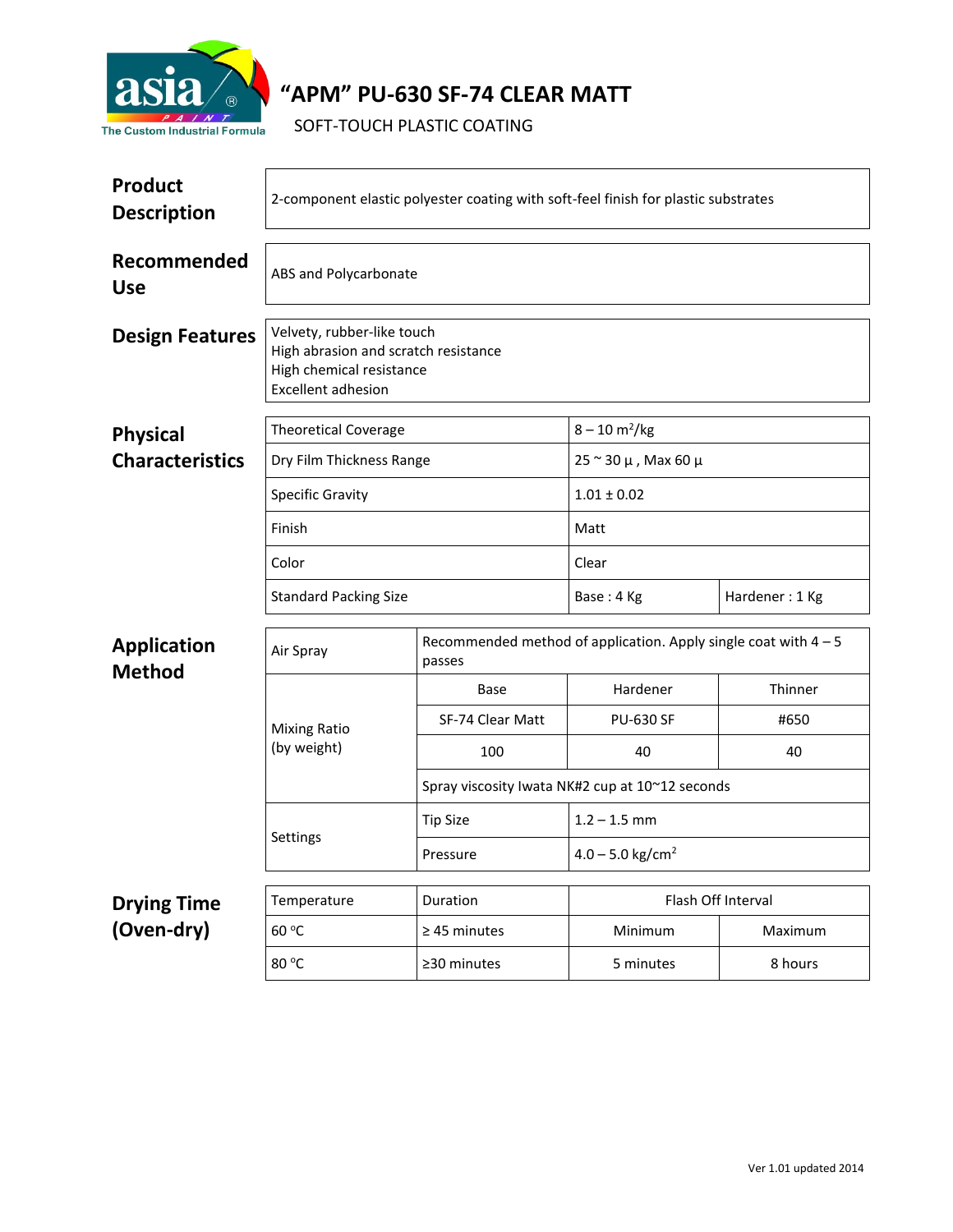

# **"APM" PU-630 SF-74 CLEAR MATT**

SOFT-TOUCH PLASTIC COATING

| <b>Useful</b>                      | Thinner                                                                                                                                                                                                                                                                                                                                                                                                                                                                                                                                     | Thinner #650                                                                                                                                                                          |                            |  |  |
|------------------------------------|---------------------------------------------------------------------------------------------------------------------------------------------------------------------------------------------------------------------------------------------------------------------------------------------------------------------------------------------------------------------------------------------------------------------------------------------------------------------------------------------------------------------------------------------|---------------------------------------------------------------------------------------------------------------------------------------------------------------------------------------|----------------------------|--|--|
| <b>Information</b>                 | Storage                                                                                                                                                                                                                                                                                                                                                                                                                                                                                                                                     | Temperature must not fall below +5°C or exceed +25°C during<br>storage and transport. Keep hardener tightly lidded to protect against<br>moisture                                     |                            |  |  |
|                                    | Pot Life                                                                                                                                                                                                                                                                                                                                                                                                                                                                                                                                    | 3 hours at 25°C and 2 hours at 30°C                                                                                                                                                   |                            |  |  |
|                                    | Shelf Life                                                                                                                                                                                                                                                                                                                                                                                                                                                                                                                                  | 1 year from date of production in unopened, original container                                                                                                                        |                            |  |  |
|                                    | Disposal                                                                                                                                                                                                                                                                                                                                                                                                                                                                                                                                    | Always keep container in a secure upright position.<br>Use sand to contain any spillage.<br>Dispose of paint in accordance with the appropriate Environmental<br>Quality Regulations. |                            |  |  |
| <b>Surface</b><br>Preparation      | The service and life span and the service performance of paints are directly related to the<br>degree of surface preparation.<br>To prevent condensation of moisture onto substrate prior to coating application, relative<br>humidity should not exceed 85% and substrate temperature should be more than 3°C above<br>Dew Point.<br>Dust, oil or mold release agent on the substrate must be removed before coating. Use IPA for<br>the purpose.                                                                                          |                                                                                                                                                                                       |                            |  |  |
| <b>Coating</b>                     | Substrate                                                                                                                                                                                                                                                                                                                                                                                                                                                                                                                                   |                                                                                                                                                                                       | $1st$ Coat                 |  |  |
| <b>Specifications</b>              | ABS and Polycarbonate                                                                                                                                                                                                                                                                                                                                                                                                                                                                                                                       |                                                                                                                                                                                       | APM PU-630 SF74 Clear Matt |  |  |
| <b>Notes</b>                       | The coating specifications provided above are typical. For specific recommendations to suit<br>individual applications, please refer to your Asia Paint Representative.<br>Mix thoroughly for paint, hardener and thinner with a proper mixing device. Do not use any<br>thinner other than specified.<br>Ambient temperature air dry curing is not recommended for this product.<br>Force cure using oven within 8 hours of application. Prolonged exposure to air prior to curing<br>may adversely affect adhesion strength on substrate. |                                                                                                                                                                                       |                            |  |  |
| <b>Safety</b><br><b>Precaution</b> | Avoid contact with eyes and skin. Wear suitable protective clothing such as overalls, goggles,<br>dust mask and gloves.<br>Do not use in poorly ventilated areas, do not breathe in vapour or spray mist.<br>In case of fire, use normal foam or dry agent.                                                                                                                                                                                                                                                                                 |                                                                                                                                                                                       |                            |  |  |
| <b>First Aid</b>                   | Eyes                                                                                                                                                                                                                                                                                                                                                                                                                                                                                                                                        | Wash off in flowing water or shower.                                                                                                                                                  |                            |  |  |
|                                    | Skin                                                                                                                                                                                                                                                                                                                                                                                                                                                                                                                                        | Flush with plenty of water.                                                                                                                                                           |                            |  |  |
|                                    | Inhalation                                                                                                                                                                                                                                                                                                                                                                                                                                                                                                                                  | Remove to fresh air, loosen collar, keep patient rested.                                                                                                                              |                            |  |  |
|                                    | If swallowed, seek medical attention. Do not induce vomiting unless<br>Ingestion<br>directed to do so by medical personnel.<br>For further safety information, please refer to our Safety Data Sheet (SDS)                                                                                                                                                                                                                                                                                                                                  |                                                                                                                                                                                       |                            |  |  |
|                                    |                                                                                                                                                                                                                                                                                                                                                                                                                                                                                                                                             |                                                                                                                                                                                       |                            |  |  |